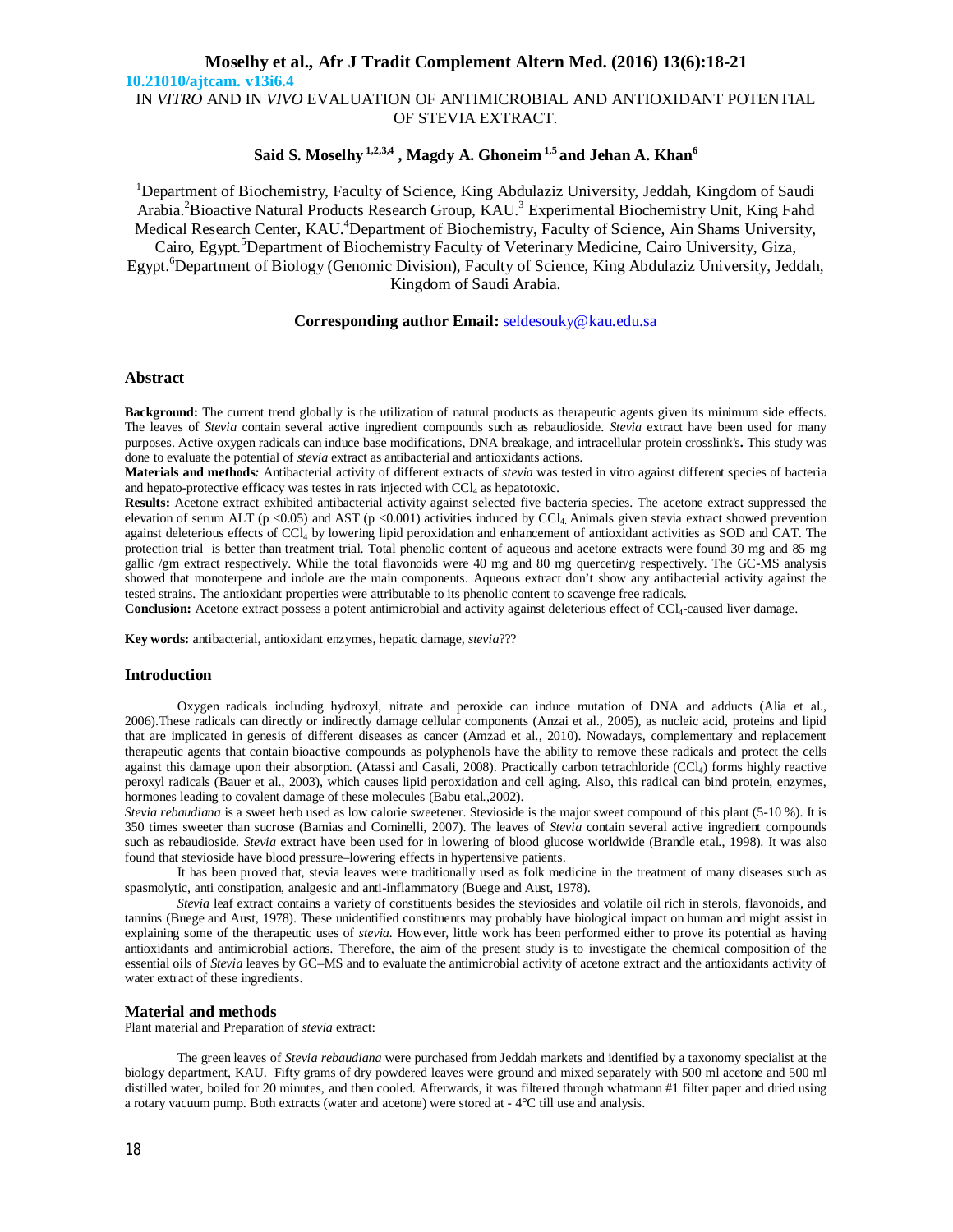## **Moselhy et al., Afr J Tradit Complement Altern Med. (2016) 13(6):18-21**

**10.21010/ajtcam. v13i6.4 Assay of Total Phenolic** 

 The total phenolic content was determined by Folin's ciocalteau reaction according to (Cadet et al., 2002). 2 ml of each extract was added to 8 ml of distilled water. 2ml of Folin's ciocalteau reagent (1:1) dilution was added to it, incubation for 5 minutes, 5 ml of 10 % sodium carbonate solution was added to the mixture, and absorption was measured at 750nm spectrophotometer. Gallic acid was used as standard.

#### **Assay** of **Total flavonoids**

 The total flavonoid content was determined by method of (Chatsudthipong and Chatchai, 2009). 2 ml of each extract was added to 0.3 ml of 5% sodium nitrite incubated for five mintutes. 0.3 ml of 10% Aluminum chloride and 0.2ml of 1M sodium hydroxide were added. Absorbance was measured at 510nm in spectrophotometer. Quercetin was used as standard

### **Gas chromatography and mass spectroscopy analysis of the extract**

 Variant GC-MS analysis was used after extraction immediately on a Hewlet Packard mass spectrometer interfaced with Gas Chromatograph. The capillary column (30 m×0.25 i.d. mm film thickness 0.25 μm, Varian, USA).The flow rate of carrier gas was 1ml/min. The initial temperature was 40°C and elevated to 240°C at a rate of 5°C /min. The chemical structure was detected by MS/MS system (Collins and Lewis, 1971).

#### **Evaluation of Antibacterial activity of acetone extract (***In vitro* **study)**

 Antibacterial activity of either acetone or water extracts (10, 20, 30, 40 and 50 mg/ml) were tested against different species of bacterial strain [*Staphylococcus aureus, Salmonella typhimurium, and Escherichia coli, Klebsiella pneumoni and Bacillus cereus*]. The strains were obtained from microbiology department, faculty of science, KAU using the agar diffusion assay method (Diallo et al., 1999). Chloramphenicol (200 mg/ml) was used as a positive control. After incubation at  $37^\circ$  C for 24 h, the diameters of growth inhibition zones was measured in mm.

### **Evaluation of antioxidant activity of water extract (In** *vivo* **study) Animal**

In this study four groups of male albino rats (each 10 rats) weighting (180- 200gm) were used. Group I; served as control. Group II rats were received *i.p* 0.5ml/kg b.w CCl<sub>4</sub> for 7 days. Group III (Protected) rats were given orally 200mg/kg b.w of *stevia* extract for 14 days and then will give *i.p* 0.5ml/kg b.w CCl<sub>4</sub>for 7 days. Group IV (Treated) rats were given *i.p* 0.5ml/kg b.w carbon tetrachloride for 7 days then daily orally 200mg/kg b.w of *stevia* extract for 14 days. The animals handling was according to the guidelines of the Animal Care Committee of King Abdulaziz University.

#### **Sample preparation (Serum and tissue)**

The rats were fasted for 12 hours .The blood samples was collected on plain tube and centrifuged at 3000RPMfor 15min for serum separation. Liver was excised from the rats and extracted in cold 0.25M sucrose (1:5 w/v) (Dimayuga and Garcia, 19991) centrifuged at 8000 RPM for 30 minutes. The supernatant will be used for the enzyme assay.

#### **Biochemical assay**

Liver enzymes including transaminases were assayed by kits from Bio system (Girish et al., 2004). Antioxidant enzymes including superoxide dismutase Kakkar and Visvanathan, 1972), catalase (Smna ,1972),were measured in live tissue. In addition lipid peroxidation marker as malondialdhydewas evaluated (Hoeruudin,2004)

## **Statistical analysis**

The significant difference between different groups was calculated by ANOVA test and using SPSS version 16, p <0.05 was considered as significant.

### **Results and Discussion**

The results obtained showed that, the total phenolic content of aqoues and acetone extracts were 30mg and 85mg gallic/gm extract respectively. While the total flavonoids were 60 mg and 80 mg/gm respectively. The GC-MS analysis showed mainly monoterpene and caryophyllene oxide. ledene oxide-(ΙΙ) and β-guaiene, indole.

The antibacterial activity of acetone extract in table (1) showed the effect of different acetone *stevia* extracts against selected five bacteria species. The extracts showed variable inhibitory effects at different concentrations on bacteria as calculated by the inhibition zone diameter (mm).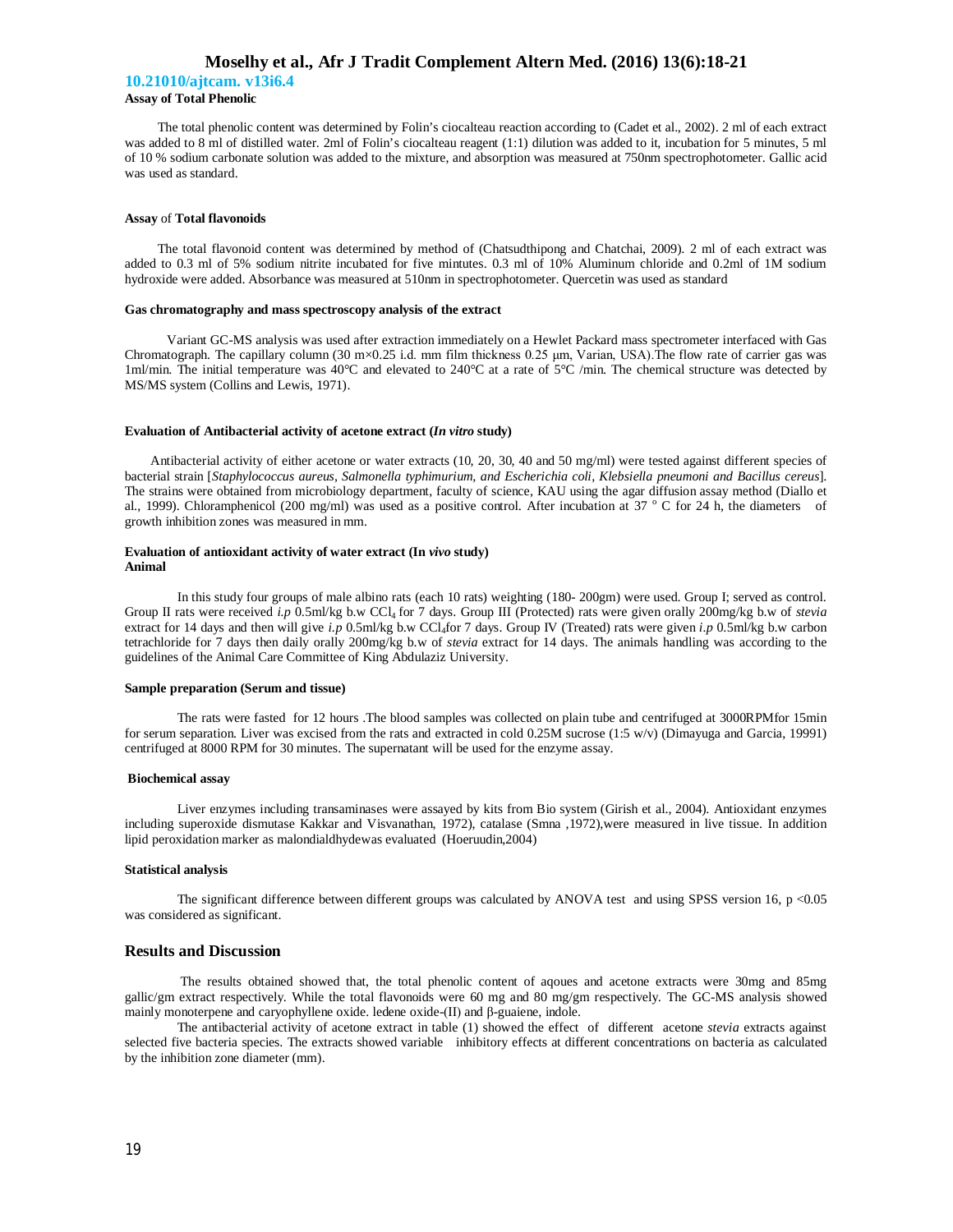## **Moselhy et al., Afr J Tradit Complement Altern Med. (2016) 13(6):18-21**

## **10.21010/ajtcam. v13i6.4**

**Table 1:** Antibacterial activity of acetone *stevia* extracts at different concentration (Inhibition expressed as millimeter)

| Pathogen        | S. aureus | Salmonella  | Escherichia coli | Klebsiella | Bacillus cereus |
|-----------------|-----------|-------------|------------------|------------|-----------------|
| Extract (mg/ml) |           | typhimurium |                  | pneumonia  |                 |
| 10              |           | $- -$       |                  |            |                 |
| 20              |           |             |                  |            |                 |
| 30              |           |             |                  |            |                 |
| 40              |           |             |                  |            |                 |
| 50              |           |             |                  |            |                 |

Results indicated that acetone extract had variable activity against different species. The maximum activity against *S. aureus* at 50 mg/ml, *Salmonella typhimurium* at 20 mg/ml*, Escherichia coli*at 30 mg/ml and *Bacillus cereu*sat 50 mg/ml.

| <b>Table 2:</b> Serum aminotransferase enzymes (ALT and AST) and lipid peroxide product malondialdhyde (MDA) and |  |
|------------------------------------------------------------------------------------------------------------------|--|
| hepatic antioxidant activities superoxide dismutase (SOD) and catalase, of different groups (Mean $\pm$ SD).     |  |

| nepatre antroxidam activities superoxide dismutase (SOD) and catalase, or different groups (preah $\pm$ SD). |                |                              |                               |                                 |  |  |
|--------------------------------------------------------------------------------------------------------------|----------------|------------------------------|-------------------------------|---------------------------------|--|--|
| Animal groups                                                                                                | Group I        | Group II                     | Group III                     | Group IV Protected              |  |  |
| Parameters                                                                                                   | Control        | $\mathrm{CCI}_4$             | Treated                       |                                 |  |  |
| Serum ALT (IU/l                                                                                              |                |                              |                               |                                 |  |  |
| $Mean + SD$                                                                                                  | $28.4 + 3.56$  | $54.0 + 5.86$ <sup>a</sup>   | $33.9 + 4.14^b$               | $32.6 + 4.08^{a,b}$             |  |  |
| Serum AST (IU/l)                                                                                             |                |                              |                               |                                 |  |  |
| $Mean+SD$                                                                                                    | $36.9 + 3.56$  | $64.0 + 5.86$ <sup>a</sup>   | $39.8 + 4.14^b$               | $35.0 + 3.08^b$                 |  |  |
| MDA (mmol/mg protein)                                                                                        |                |                              |                               |                                 |  |  |
| $Mean + SD$                                                                                                  | $5.11 + 0.14$  | $10.14 + 0.37$ <sup>a</sup>  | 6.94 + 0.47 $^{\rm b}$        | $5.30 \pm 0.62$ <sup>b</sup>    |  |  |
| $SOD$ (MU/mg protein)                                                                                        |                |                              |                               |                                 |  |  |
| $Mean + SD$                                                                                                  | $246.8 + 23.8$ | $180.5 + 30.0^{\text{a}}$    | $212.7 + 29.8$ <sup>a,b</sup> | $259.3 \pm 29.2$ <sup>a,b</sup> |  |  |
| Catalase(nmol/mg protein/min)                                                                                |                |                              |                               |                                 |  |  |
| $Mean + SD$                                                                                                  | $889 + 67.7$   | $319.0 + 46.6$ <sup>a,</sup> | $758.6 + 48.5$ <sup>a,b</sup> | $528.3+35.3$ <sup>a,b</sup>     |  |  |
|                                                                                                              |                |                              |                               |                                 |  |  |

a: $p<0.05$  compare with control. b: significant compared with  $\text{CCl}_4$ 

The protective effects of acetone stevia extracts against CCl<sub>4</sub>-intoxicated rats are shown in Table 2. In the CCl<sub>4</sub> group rats serum AST and ALT were significantly elevated as compared with control ( $p<0.001$ ). However it was significantly decreased in the rats treated with stevia acetone extract. Protection trail was observed to be better than treatment trail. Results obtained revealed a significant increase in liver MDA level, a marker of lipid peroxidation and a significant decrease in the antioxidant activities in CCl4- group rats compared with control. Treatment or protection by stevia water extract significantly reversed this action. The activities of SOD and CAT have significantly reduced in CCl<sub>4</sub>-intoxicated group, while it was significantly elevated in treated group. The protection was better than treated effect. Stevioside was used as low calorie sugar replaceable and as commercial sweetener used in a variety of foods and products (Marinova etal., 2005). The sweetness of stevioside was observed to be 350 times more than that of sucrose (Mohan and Janardhanan, 2005). Preliminary analysis of water and acetone extract showed that, acetone extract contain phenolic and flavanoides higher than aqueous extract. For this reason, the acetone extract was tested as antibacterial and antioxidant. It was found that, the antibacterial activity of acetone extract showed different growth inhibition against selected five bacteria species. The antibacterial activity could be attributed to presence of high flavonoides content. The active antimicrobial compounds are terpenes (10%), it would seem reasonable that their antimicrobial mode of action might be related to that compounds. Carbon tetrachloride **(**CCl4) was being used as hepatotoxic in vitro to investigate protective activity of novel medicinal plants (Misra and Fridovich, 1972). The major defense in living cell include Zn-SOD, catalase and reduced glutathione that to remove these radicals.

The lipid peroxidation can lead to cell damage as DNA adduct, cell lysis, inactivation of many enzymes. In the present study serum ALT, AST were used as a biomarker of hepatic damage. CC1<sub>4</sub> induce hepatic damage in experimental animals Rajalakshm and Geeravani, 1990; Sankhala et al., 2005). The toxic metabolite CC1<sup>3</sup> radical was mediated by the action of cytochrome p<sup>450</sup> which further reacts with oxygen to give trichloromethyl peroxy radical. This radical binds covalently to macromolecule and causes peroxidative degradation of lipid membrane of the adipose tissue. For this reason, administration of aqueous extract of *stevia* revealed hepatoprotective activity against the toxic effect of CCl<sub>4</sub>. The protection trail is better than treatment one. CCl<sup>4</sup> produces free radicals that not only directly cause damage to tissues, but also initiate inflammation. Kupffer cells produce subsequently pro inflammatory cytokines, and activate other non-parenchymal cells involved in liver inflammation. TNF- $\alpha$  is produced by resident macrophages after CCl<sub>4</sub> administration and subsequently stimulates the release of cytokines from macrophages and induces phagocyte oxidative metabolism and NO production (Sathishkumar et al., 2008). The NO is a highly reactive oxidant and it can augment oxidative stress by reacting with ROS and forming peroxy nitrite (Hoerudin, 2004). Another mediator of CCl<sub>4</sub> - induced hepatic inflammation which was induced by pro inflammatory cytokines, leading to formation of pro inflammatory substrates from arachidonic acid (Taniguchi et al., 1978). Scavenging of free radicals was one of the major antioxidation mechanisms to inhibit the chain reaction of lipid peroxidation. Reduced lipid peroxidation was revealed by significant decrease in MDA level in treated or protected groups with simultaneously a significant elevation in SOD and CAT enzymes activity. Results obtained showed that, protection treatment was more sound potent impact than treated. The activities of SOD and catalase were significantly decreased following treatment with CCl<sup>4</sup> . This may be due to mobilization of these enzymes to scavenge the reactive CCL3. This decrease could result in the deficiency of necessary antioxidant enzyme to prevent the cell from damage by reactive oxygen species. Treatment or protection with *stevia extract* enhanced these enzymes significantly. The restoration of the antioxidant enzymes indicate an evidence for *in vivo* antioxidant potential of *stevia* extract*.* The stimulation of antioxidant enzyme may be attributed to the phenolic and quercetin as this component found to induce catalase, superoxide dismutase, and glutathione reductase and glutathione peroxidase (Yagi and Rastgi, 1979). Pre-treatment with *stevia* before CCl<sub>4</sub> treatment attenuate membrane lipids liability to deleterious actions of reactive oxygen species and free radical. The measurement of lipid peroxidation was a